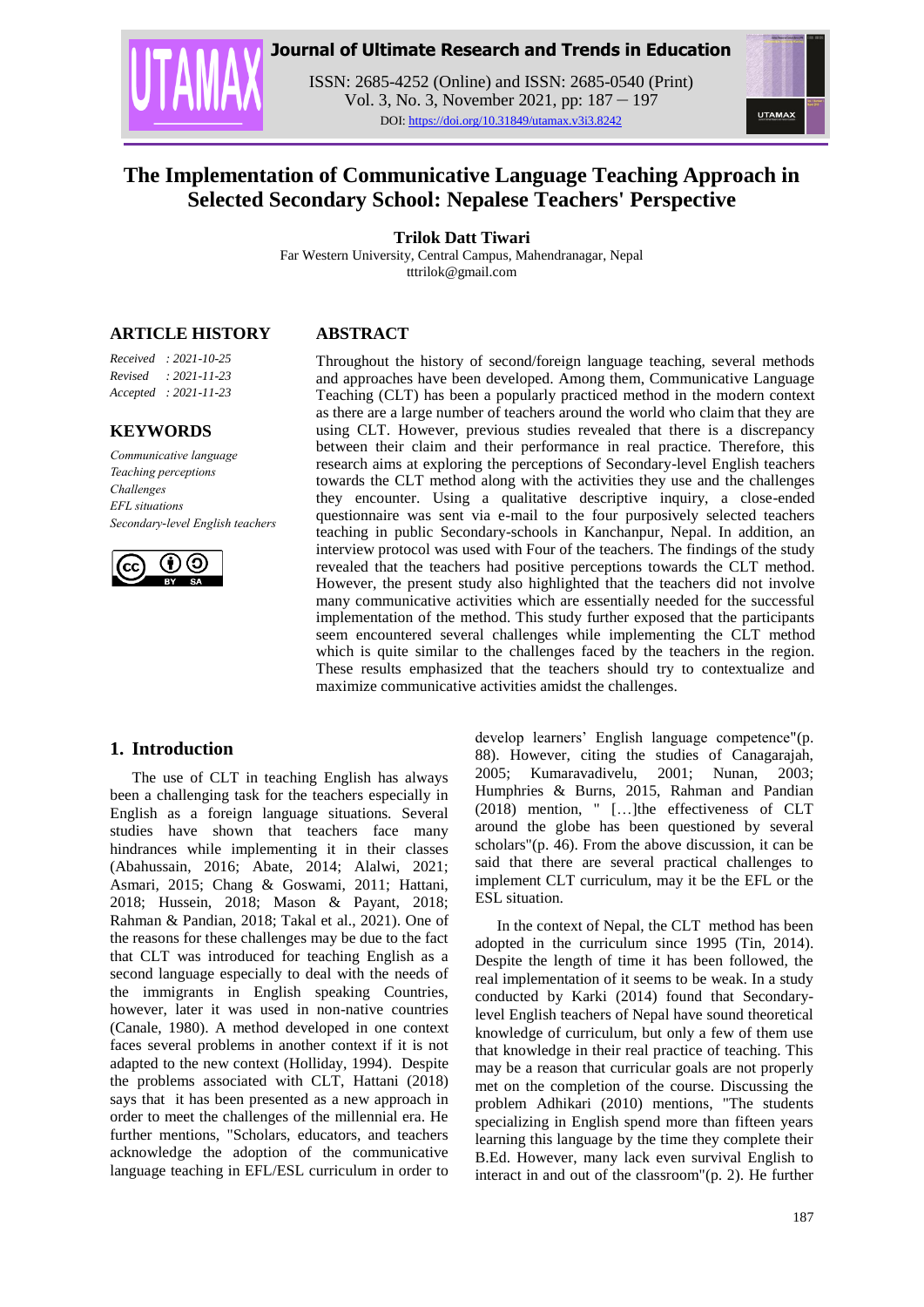mentions that silence culture is prioritized in the traditional educational culture in Nepal. Therefore, the administrators often complain that English classes are noisy and undisciplined during pair and group work. From this, it is clear that still they think silent class is the symbol of effective class and the teachers who maintain pin-drop silence is considered to be an effective teacher (Tiwari, 2021). The existing belief system like this seems to go against CLT principles which is advocated by the secondary- level school curriculum in Nepal. In this context, talking about the significance of teaching methods for the real implementation of the curricular goals, Bhandari (2020) mentions, "The use of appropriate methods and techniques of English language teaching is worthy for effective and efficient teaching and learning"(p. 10). But in his study, he found that still the teachers are using teacher-centered traditional methods of teaching English in the class.

These methods do not provide ample opportunities for the learners to practice communication skills. This is the reason the curricular goals have not been met. In the same way, the proper implementation of curriculum is an essential thing for its effectiveness. It is the teaching method that transforms the learning achievement set by the curriculum into reality. So, the teaching method should be practical and effective in order to materialize the curricular goals (Curriculum Development Centre, 2007). Further, it clearly mentions the significant role played by the teacher as a communicator, co-learner, facilitator, motivator and an agent to make learners inquisitive in learning. Likewise, it advocates for a child-centered approach to be adopted. Regarding teaching-learning activities, it emphasizes project work, case study, and observation. Emphasis is equally given to making teaching-learning activities research-oriented, interactive, and promotional by conducting explorative, interactive, and innovative activities in the class. In the same line, Ministry of Education (2016) through SSDP tries to promote child friendly, learner-centered, and interactive pedagogies. It also advocates for child-centered active learning methods to be followed in the classroom.

Recently, the government of Nepal has changed its secondary- level English curriculum (grade 11 & 12). The newly devised curriculum has integrated four language skills and it has recommended not to teach grammar separately rather to teach it within the context of texts. It can be said that the focus in the updated curriculum has shifted from discrete teaching of grammatical points to teaching them in appropriate contexts. The curriculum mentions some principles of language pedagogy that include: content and language integrated learning, real-world link, diversity as a resource, learning through information and communication technology, and learner engagement (Curriculum Development Centre, 2019). Likewise, Ministry of Education Science and Technology

(2020) through Education Sector Plan, 2021-2030 mentions in its strategy that child-centered teaching methodology would be adopted for the successful implementation of the newly devised Secondary level curriculum. It also mentions that participatory, interactive, explorative, and problem-solving teaching methodology would be used instead of traditional teaching methodology based on the textbooks. Most of the principles of pedagogy mentioned in the newly devised curriculum and Education Sector Plan 2021- 2030 go along with the principles of Communicative language teaching approach.

Moreover, this recently changed English curriculum of grade 11 and 12 aim at developing several competencies and among them two include: Listen and respond in English with accuracy and fluency, communicate clearly and effectively in a range of situations using verbal and non-verbal communication strategies (Curriculum Development Centre, 2019, p. 35). It has clearly mentioned that learners learn when they get sufficient opportunity to use language in appropriate contexts.

This clearly shows that the current curriculum is based on the principles of CLT. It tries to create opportunity for the interaction to take place in the class. However, in reality it is seen that the instructional principles mentioned by the curriculum have not been properly executed by the teachers in the implementation level (Alalwi, 2021; Karki, 2014; Noori, 2018; Subedi, 4 February, 2019; Wei et al., 2018). Although several studies have been carried out in Nepal to explore the similar issue previously, however, since the implementation of the newly devised English curriculum of grade 11 and 12 in 2019, no research studies have been conducted to explore the classroom practices of the teachers.

Moreover, there is the dire need of exploring the activities of the teachers to see if they go along with the principles of Communicative Language Teaching approach which has been envisioned by the newly devised curriculum. In addition to this, there is an essential requirement of a study which could explore the challenges faced by the teachers while implementing it so that the theoretical principles of Communicative Language Teaching could be practically implemented in the context of Nepal. I believe, the present study could be useful for the teachers who are adopting CLT for teaching English in their classes. They could get insights into the problems and devise strategies to overcome those challenges while implementing CLT principles. Further, the study could be equally useful for the researchers and the policy makers who are interested in English Language teaching methods. In addition, the present study may be useful for the people who are responsible for the evaluation of newly introduced Secondary-Level English curriculum in Nepal.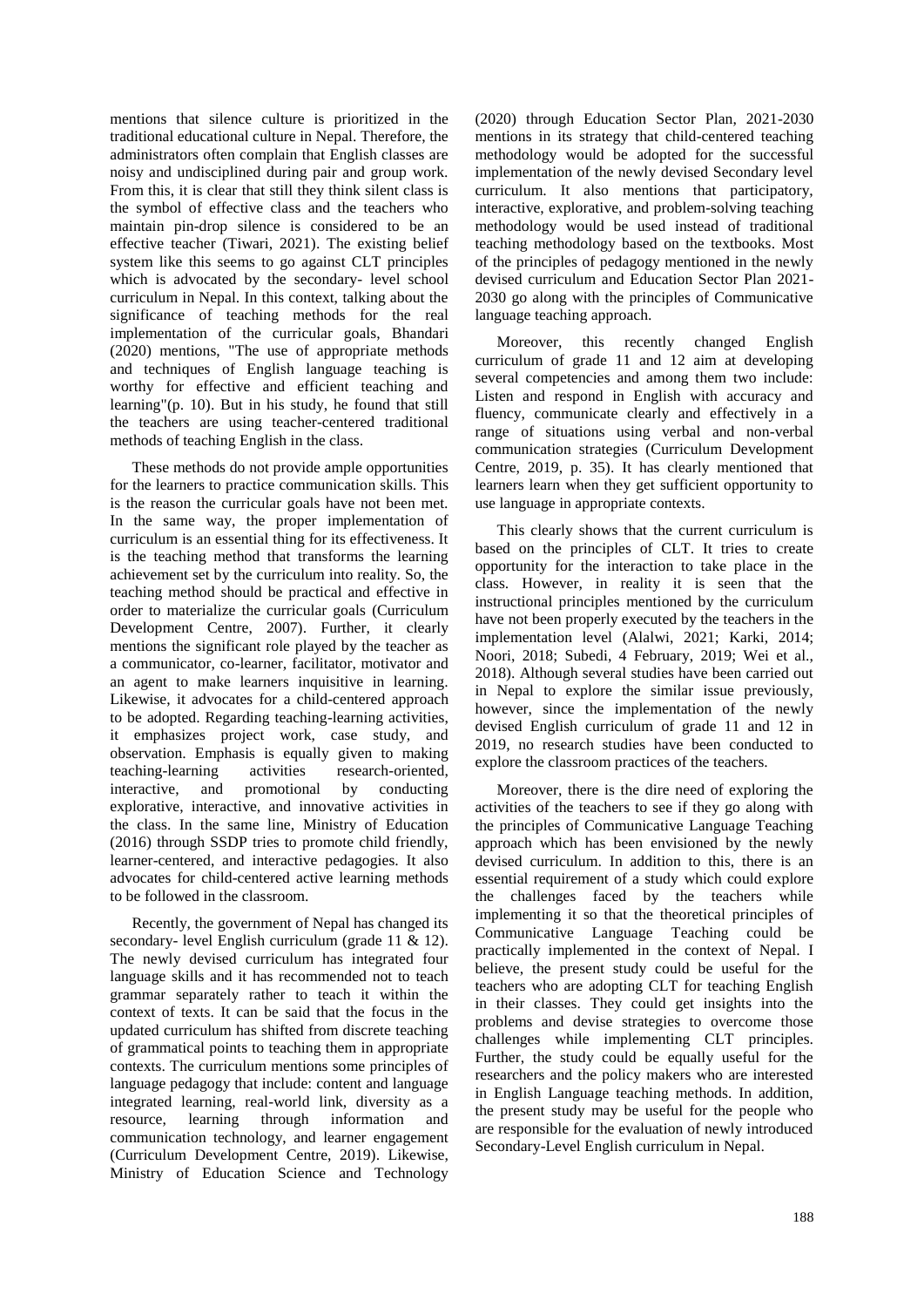Thus, the present study attempts to explore how the Secondary-level English teachers view Communicative language teaching method and how they implement it in their daily practice of teaching through their perception. To obtain adequate information about the issue in question, the following research questions were designed:

- 1) How do the Secondary-level English teachers perceive the Communicative language teaching method?
- 2) What kinds of communicative language teaching activities do they apply in the class?
- 3) What are the challenges they face while materializing the Communicative language teaching method?

By answering the research questions mentioned above, this study may vividly present the myths and realities of CLT implementation in Secondary-level English classrooms in Nepal from the perspectives of teachers who have been involved in the profession for a long time.

# **2. Literature Review**

#### **2.1 Communicative Language Teaching**

Learning process. Communicative language teaching has been widely practiced method of teaching second/foreign language in the modern context (Teh, 2021). It came into existence due to shortcomings of previously practiced language teaching methods such as Grammar-translation and Audiolingualism. Explaining the history of it, Richards (2006) mentions that it was in Britain in 1960s Communicative language teaching came into existence due to the drawbacks of earlier structural methods. He further mentions that it was first proposed in 1970s and since then it has become very influential language teaching approach around the world. According to Larsen-Freeman (2000), the development of communicative competence is the goal of language teaching.

Based on Courtney (2020), there are four criteria to design, implement and evaluate communicative activities in the language class which include: fun activities, meaningful activities, interactive activities and routine activities. According to him, fun activities help mitigate stress and motivate learning. Meaningful activities help enhance fluency in language and focus on sharing rather than grammar points. Interactive activities help develop accuracy by focusing on completing the shared tasks. Likewise, routine activities help deepen memory by repeating the task or using it in a modified way. In the same way, Sreehari (2012) mentions some of the activities that are used in communicative classrooms which include: Role plays, interviews, discussions, information gap activities, language games, language

learning simulations, problem solving tasks, quizzes, and surveys.

According to him, these activities help develop language skills and functions in an authentic context. The communicative activities that are performed in the class are thought to play an important role to develop communicative proficiency on the learners. Looking at the present situation, Teh (2021) talks about the paradigm shift in CLT due to the global pandemic of COVID-19. He mentions that due to present situation of pandemic, running physical classes are not possible. So, throughout the world classes are run online, may they be synchronous or asynchronous. He argues that the CLT method can still be used online, though there are some challenges due to technology. He further opines that online CLT approaches such as computer-mediated- learning are of asynchronous nature where collaborative learning is possible and even the shy students can actively take part in learning. He further mentions the importance of synchronous learning using software like Zoom and Discord which can be used for the implementation of CLT approach. Using these soft wares we can mimic the real-life situations where the students can interact using multimedia tools like video and audio.

# **2.2 The Role of Teachers and Students in CLT**

The role of a teacher is that of a facilitator in learning the language who provides opportunities to the learners to practice the language. According to Sreehari (2012), "The role of a teacher in a communicative classroom is to facilitate language learning in meaningful ways"(p. 89). Similarly, Teh (2021) asserts that the teacher plays the role of a facilitator and the students work collaboratively in a group. Likewise, Hattani (2018) mentions that the role of a teacher in CLT is less dominant. He further mentions that the role of a teacher in CLT changes from just a transmitter of knowledge to a mentor and a co-communicator. He also mentions that CLT emphasizes learner-centered methodology, so the learners play an active and a key role in the

#### **2.3 Theory of Learning**

Learning theory in Communicative language teaching focuses on learning to communicate in the target language rather than memorizing a set of grammatical rules and patterns. Therefore, different kinds of games are used in CLT classes to motivate the learners to use the language. In a study conducted by Dewi et al. (2017) in order to find out the impact of communicative games on students' speaking skills showed that communicative games have positive impact on developing speaking skills on the students. Further the study revealed that the students enjoy, get motivated and enhance confidence through games as communicative activity in the class.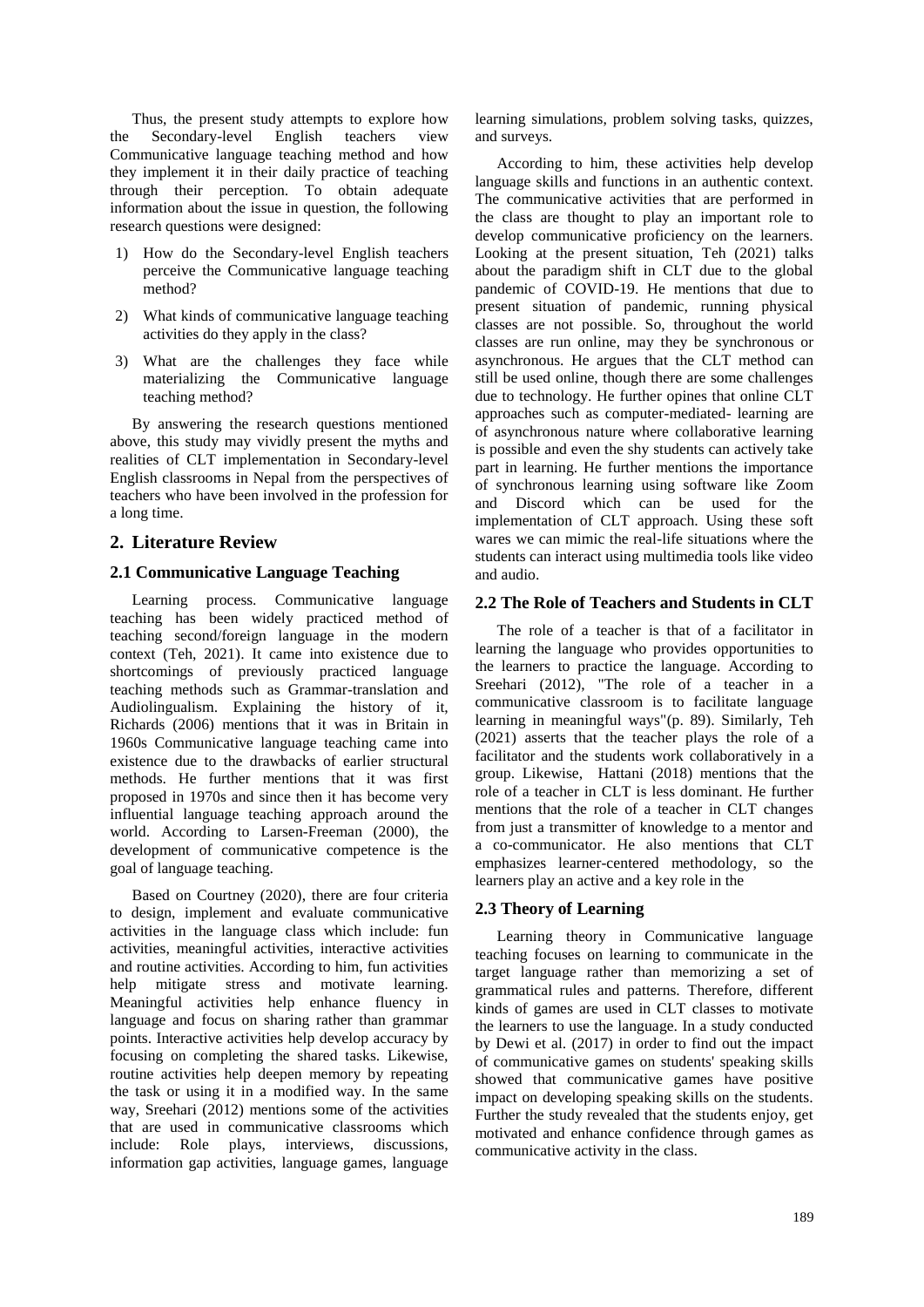Therefore, the focus of CLT is on the use of language for real communication. Describing theory of learning in CLT, Richards and Rodgers (2014) talk about three principles that include: communication principle, task principle and meaningfulness principles. The communication principle says that the activities that involve real communication promote learning. The task principle advocates for the use of the activities in which language is used in carrying out the meaningful task. It believes that when language is used in performing meaningful task help promote learning. In the same way, the meaningfulness principle says that language that is meaningful to the learners supports learning.

# **3. Method**

The present study is designed as a descriptive qualitative inquiry. It attempts to explore how Secondary-level English teachers in EFL classrooms of public schools in Nepal implement Communicative language teaching method from their perspectives.

In order to conduct the study, four public schools were selected involving: two schools from urban area and the remaining two from rural area of Kanchanpur district, Nepal. The schools were purposively chosen from different locations of urban and rural areas so as to make the study more representative and comprehensive. The participants of the study were four teachers consisting of a teacher from each school.

The participants were selected purposefully to get adequate information about the research questions posed. Further, the selection was based on the personal judgment of the researcher keeping in mind the purpose of the study. In addition to these, familiarity of the researcher with the participants was another reason for the selection so that he could easily gain access to the sites and information. Table 1 depicts the background information of the research participants.

| No. | Participants | Gender | Teaching<br>experience | Training on<br><b>CLT</b> | Implementation of<br><b>CLT</b> | Length of<br>implementation |
|-----|--------------|--------|------------------------|---------------------------|---------------------------------|-----------------------------|
|     | T1           | М      | 10 years               | yes                       | yes                             | 5 year                      |
| 2.  | T2           | M      | 7 years                | yes                       | yes                             | 3 year                      |
| 3.  | T3           | F      | 3 years                | yes                       | yes                             | 2 year                      |
| 4.  | T4           | F      | 9 years                | yes                       | yes                             | 3 year                      |

**Table 1.** Participants' background information

It shows that all the teachers ' teaching experience ranges from 1 to 10 years. In addition, all of them have got training on CLT and they have applied it in their classes. The length of their CLT practice ranges from 3 to 5 years.

# **3.1 Instruments and Data Collection Procedures**

For the collection of data, two instruments were used: a close-ended questionnaire and an interview protocol. The questionnaire was based on the theme of Communicative language teaching principles. It was aimed to address the first and the second research questions: 1. How do the Secondary-level English teachers perceive the Communicative language teaching method? 2. What kinds of communicative language teaching activities do they apply? The questionnaire contained ten statements related to the teachers' activities in their communicative language teaching classrooms. The ten statements contained in the questionnaire included: I use group discussion in the class, I use individual or group presentation, I use debates, I use games, I use simulations, I use interviews, I use the following direction, I use role plays, I use quizzes, and I use picture descriptions. Each statement in the questionnaire consisted of four responses that included: Always, often, seldom, and

never. It was distributed via emails to the selected participants in order to find out the Secondary-level English teachers' beliefs towards communicative language teaching method. Before sending the emails,

the researcher made phone calls to the participants for their consent and interest in the study. The objectives of the study was openly shared among them so that

they could be more interested in it. The researcher also assured them of privacy and secrecy of the responses obtained from them.

After the participants filled and returned the questionnaire via mail, the participants were requested for a short interview. Before the interview, the researcher got their permission to audio-record their voice using a cell phone. After getting their consent, an interview protocol was deigned which consisted of two semi-structured questions that aimed to address the third research question: What are the challenges they face while materializing the Communicative language teaching method? The first question was intended to obtain information about the challenges that they encounter while implementing the Communicative language teaching method in their classes, and the second question was aimed to obtain information about their suggestion for the successful implementation of it.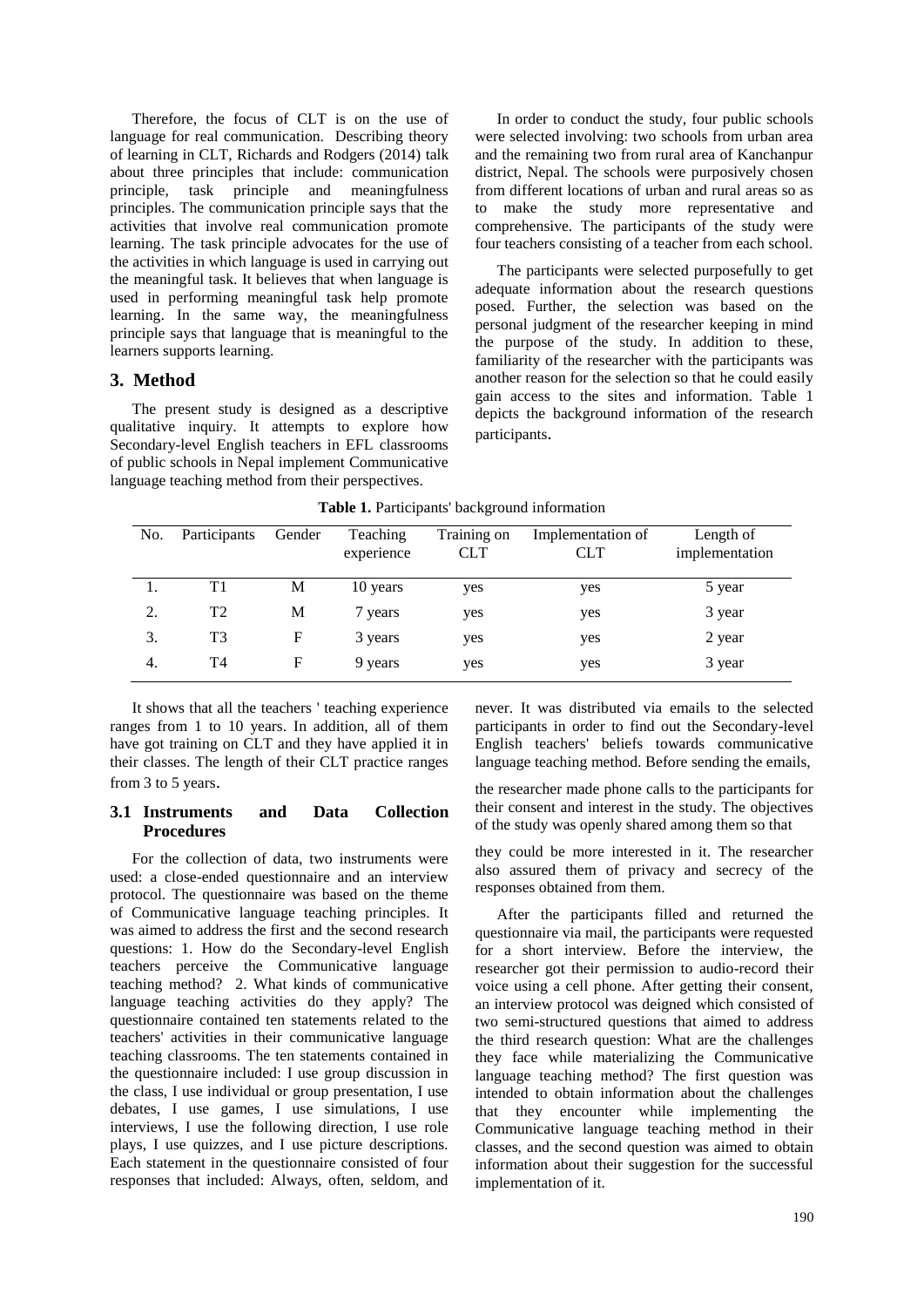#### **3.2 Data Analysis Procedure**

For the analysis procedure of obtained data in the study, the framework developed by Miles et al. (2014)was used. Their framework for data analysis includes data condensation, data display, and conclusion drawing and verification.

First of all, for the condensation of questionnaire data, each response obtained from the participants was properly tabulated depending on the number of each response. Then the tabulated results were converted into percentages. Based on the display result, a conclusion was drawn. Likewise, for the analysis of interview data, the audio recording was transcribed in the English language. Next, the transcription was read several times to understand and focus on the main information. Then, the final data were displayed in the form of excerpts. Finally,

interpretation and conclusion was drawn to answer the research questions posed.

#### **4. Findings**

This section explains the result of the study. It consists of three sub-sections that elaborate the findings to address the research questions.

#### **RQ 1: How do the Secondary-level English teachers perceive the Communicative language teaching method?**

In this study perception refers to the way English teachers perceive Communicative language teaching method that they apply in their respective classes. Table 2 provides their perception regarding its implementation in their classes. It showed that most of the participants had a positive perception towards the implementation of the Communicative language teaching method.

|  | Table 2. General Information about teachers' perception of CLT |  |  |  |
|--|----------------------------------------------------------------|--|--|--|
|  |                                                                |  |  |  |

| No. | Item                                        |     | T?  |        |     |
|-----|---------------------------------------------|-----|-----|--------|-----|
|     | Understanding the basic principles of CLT   | Yes | Yes | Yes    | Yes |
|     | Training in CLT implementation              | Yes | Yes | No.    | Yes |
|     | The practice of CLT in the class            | Yes | Yes | May be | Yes |
|     | State of agreement on the importance of CLT | Yes | Yes | Yes    | Yes |

The result showed that all the teachers had basic understanding about the principles of CLT. Out of four, three teachers had obtained training in CLT implementation. One of the teachers expressed uncertainty regarding the practice of CLT in the class, however, she showed her agreement on the importance of using CLT in the class. This means she was not fully confident that her practice goes along with CLT principles.

#### **RQ 2: What kinds of communicative language teaching activities do they apply in the class?**

The teachers were found using several communicative activities in the class that include: Group discussion, role plays, individual or group presentation, picture description and games. Chart 1 depicts the overall communicative activities that the teachers used in their classes.



**Figure 1.** Communicative activities in the class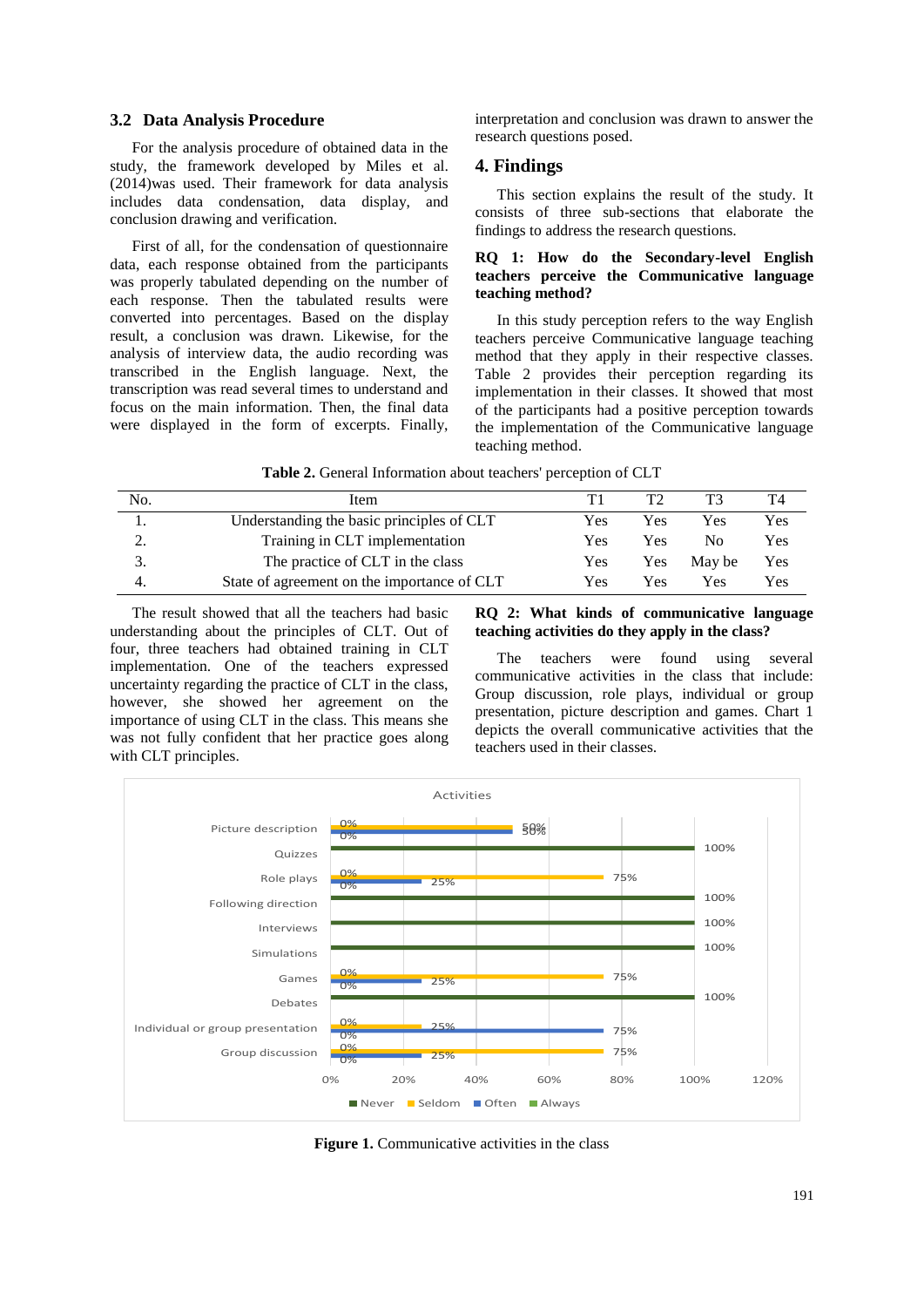Individual or group presentation became the most preferred activity in the class to materialize the CLT principles. Based on the result, 75% often used this activity in the class as part of doing communicative

tasks while only 25% seldom used it. Likewise, group discussion, role-plays and games were other activities in the class in which 25% often used these activities while 75% seldom initiated them in their classes. The last activity was picture description in which half of the teachers (50%) often used it in the class while the remaining half seldom used it. Likewise, quizzes, following direction activity, interviews, simulations, and debates were never used by the participants.

#### **RQ 3: What are the challenges they face while materializing the Communicative language teaching method?**

Initially, all the participants were ready to take part in the follow-up interview after they returned the questionnaire via mail. However, one of the participants showed little diffidence when the researcher was ready for the interview. Therefore, the researcher included only three participants for the interview. All these three participants used the communicative language teaching method in their daily practice of teaching English to Secondary- level students. The teachers described that their own learning experience as a student in school influenced their present teaching as a teacher. They revealed that they had been taught using the Grammar Translation Method in their school. Therefore, they became fully accustomed to this method of teaching language. Shifting from a fully accustomed system to a new system was a challenging task for them. One of the participants stated

*In my school time our teacher used GT method of teaching language. I still remember the way he taught us English using this method. Now I realize that the way he taught was not as effective as the communicative language teaching method that I use today for the development of communicative competence in the learners. However, shifting my mentality from the GT method to CLT is challenging as I have been the product of it. (Interview vignette of T2)*

Another difficulty experienced by the teachers while using CLT was the silent culture in the Nepalese society which encouraged the students to remain silent in the class. Out of three, two participants argued that silence culture in the classroom was deeply rooted in the hearts and minds of the students. They further argued that this culture hindered the students from having classroom interaction and discussion which ultimately creates problems on the parts of teachers to implement CLT in the class.T4 asserted

*Remaining silent in the class is considered to be the symbol of discipline in Nepalese school classes. From the beginning, they are taught to be silent and docile. As a result of this, they do not tend to argue and question the teacher rather they love to be silent, may it be language, math or science class. (Interview vignette of T4)* 

Likewise the assessment system of English in Secondary- level was taken as a challenging factor for materializing CLT in the class. All the three participants in the study revealed that the exam system primarily focused on the writing rather than on speaking which discouraged the students to get involved in communicative activities in the class. This also encouraged the teachers to minimize classroom activities and just focus on completing the course from the exam point of view. One of the participants stated

*Our exam system of English which focuses on writing is one of the responsible factors for the ineffective implementation of CLT in the class.(Interview vignette of T1)*

It shows that the exam system affects and shapes the teachers' practices of teaching and students' expectations of learning English.

Similarly, lack of facilities such as access to the internet and library was another problem faced by the teachers. They argued that CLT required a lot of authentic materials which they lacked. When asked about their experience of collecting and preparing materials for classroom use, one of the teachers revealed that sometimes he did not even get English textbook in time. He asserted

*Getting the textbook in time is a great matter for us. We do not have a cassette to listen to the script given in the book. Nor have we internet and laptops to download and show authentic video materials to the students. In this context, how can I fully materialize the CLT curriculum?* (Inter*view vignette of T4)*

Besides these, the participants in interview shared some of the problems they face in the implementation of CLT in the class which include: large class size, lack of curriculum dissemination, lack of teacher education, and lack of students' willingness to communicate. These problems shared by the participants seem to be common problems faced by all the language teachers who want to adopt CLT in the class.

# **5. Discussion**

The study attempted to explore the perceptions of the Secondary-level English teachers towards CLT, their activities to implement it in their classes, and the challenges they encountered in daily practice. Analysis of the data obtained from questionnaire and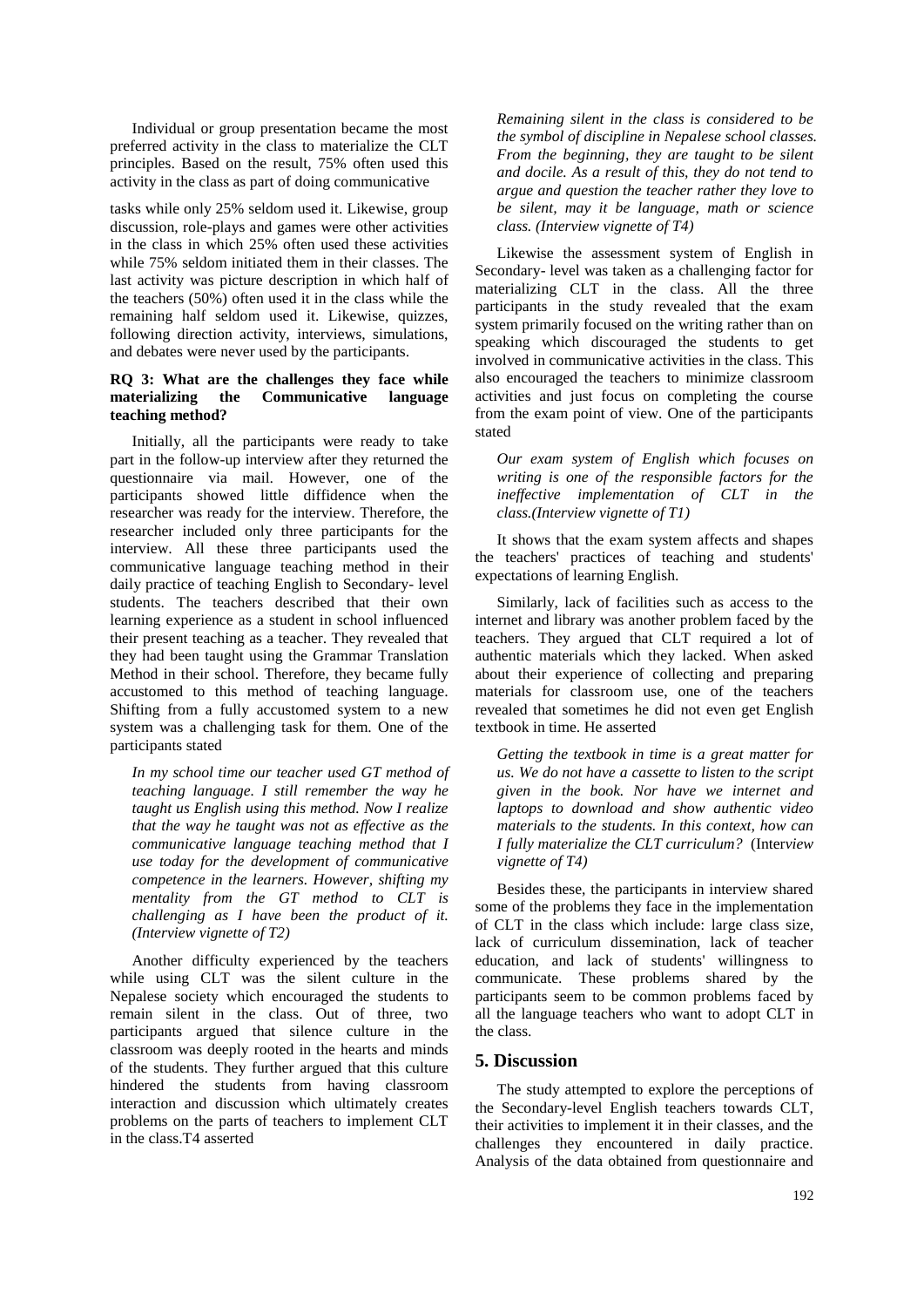interview is elaborated by comparing the findings of the present study with the previous literatures and theories in order to reach to the conclusion.

In terms of teachers' perception towards CLT, it was found that most of the teachers had positive views regarding the use of CLT in the class. All the teachers had a basic understanding of the Communicative language teaching method. Out of four participants, three had already got training on CLT, but one of the teachers had not got any training on it. Despite the lack of training, the teacher demonstrated her agreement on the importance of using CLT in the class. However, when asked about her practice of the CLT method in the class, she was found to be uncertain. That means she was not sure whether she was properly implementing it or not. This clearly shows that she had a positive view of the CLT method, but she was not fully confident about it due to the lack of proper training. The findings is in line with Sunar (2018) who conducted a study in Nepal entitled "Use of Communicative Language Teaching in EFL Classroom: Teachers' perceptions and Practices" to explore the perceptions and practices of teachers' on the use of communicative language teaching. The findings of the study showed that the teachers had positive perceptions towards the use of the communicative language teaching approach in their classes.

Likewise, the findings of the present study conform to the results obtained by Hussein (2018) who conducted mixed-method research entitled "A Mixed Methods Study of Teachers Perceptions of Communicative Language Teaching in Iranian High Schools" to explore Iranian high school English teachers' perceptions of CLT and the factors that hindered them from applying CLT in the class. The findings of the study showed that the teachers had positive attitudes towards CLT in general and the teachers had favorable attitudes towards group/pair work in particular. Likewise, the present study bears many similarities with the study carried out by Koirala (2013) in Nepal who investigated the attitudes of secondary level English language teachers' towards Communicative approach to language teaching using survey research design. The findings of the study showed that the teachers had positive attitudes towards CLT. Similarly, the present study bears similarity with the study of Hattani (2018) in Moroccan context and Takal et al. (2021) in Afghan context in which the teachers showed positive attitude towards CLT. From the studies mentioned above, it can be said that currently the Communicative Language teaching has become popular language teaching approach around the world (Song, 2019). Most of the teachers show positive perceptions and attitudes towards it, may it be the case of Nepal, Morocco, or Iran. This popularity and widespread nature of CLT indicates the process of globalization which is helping English and English language

teaching methods to spread quickly around the globe. In this connection, it is relevant to cite Appadurai (2006) who has talked about five types of forces and flows of globalization which he calls "Scapes". The five scapes in the words of Appadurai include Ethnoscapes or flows of people, Technoscpes or flows of technology, Financescapes or flows of money, Media's capes or flows of information, and Icescapes or flows of ideas. English education and English language teaching thus seem to be an Ideoscape, that is, a global flow of ideas about language teaching and learning. This means due to the forces of globalization CLT is spreading not only in ESL situations but also in EFL situations.

Thus, it can be said that CLT has become popular in Nepal due to the forces of globalization in the words of Appadurai. Furthermore, it seems that the majority of the teachers blindly accept it without questioning and analyzing the feasibility of CLT principles in their context. It seems as if they are adopting it because they often hear others adopting it. This is all happening due to the globalization of language teaching ideas that are quickly spreading around the world. There is a paradigm shift in the field of ELT in Nepal due to the forces of global trends (Jora, 2019). However, directly transferring the western-originated approach to other non-European countries face several challenges. Therefore, specific contextual factors should be considered before CLT is adopted in new EFL contexts (Holliday, 1994; Song, 2019).

Regarding communicative tasks in the class, the teachers were found using numerous activities that included: Group discussion, role plays, individual or group presentation, picture description, and games. However, the participants in the study never used simulations, debates, quizzes, and the activity of the following direction. Among the activities they used, individual or group presentation was found to be the most preferred activity by the teachers in the class. Surprisingly, the findings revealed that 75% of teachers seldom used group discussion, role-plays, and games while only 25% often used them in their classes. It shows that the preference of CLT implementation activities in the classroom does not much involve the use of interactive activities and child-centered teaching methodology.

The results also show that the teachers do not much prefer communicative games in the class which can motivate the students to use language in real situations. According to Dewi et al. (2017), the games are very fruitful in CLT classes because they can stimulate students' interaction in the classroom. They further assert that the games combined with a communicative approach can help create a good environment for learning, motivate them to take part in activities and finally improve their communicative competence.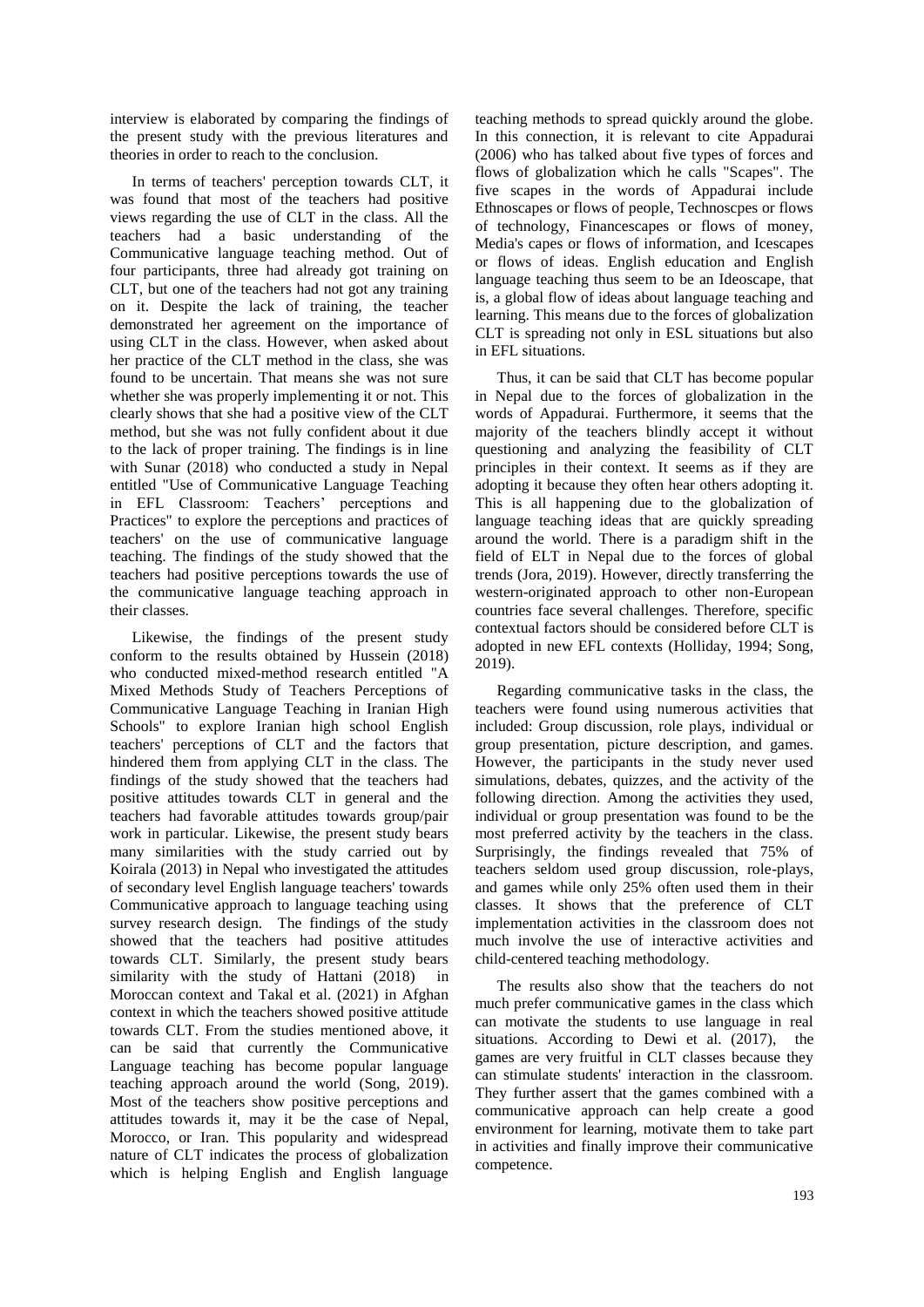However, the present study showed that only a few communicative activities are applied by the participants in their real practice of teaching. The findings of the study bears similarity to the results obtained by Adhikari (2010) who found that interactional techniques such as dramatic activities and role plays were completely absent in the classes he observed. Perhaps these two studies bear similarities in the findings due to the same socioeconomic situation of the country. The findings of the present study also bears some similarities with the study conducted by Hussein (2018) in Libyan context in which the results showed that there was mismatch between the teachers' practices and the theoretical principles of the CLT curriculum. In addition, the findings showed that the teachers were found using traditional methods of teaching in their classes and there was minimal use of group and pair work with very little participation of the students. The findings of the present study also bears similarities with the Toro et al. (2018) study which revealed that the communicative activities that were frequently used by the teachers were not enough to promote active participation of the students in the class. However,the present study is in contradiction with the strategy of Education Sector Plan, 2021-2030 which mentions that participatory, interactive, explorative and problem-solving teaching methodology would be used instead of traditional teaching methodology based on textbook. Likewise, it advocates for child-centered teaching methodology for the successful implementation of the newly devised Secondarylevel curriculum (Ministry of Education Science and Technology, 2020).

However, the preferred choice of communicative activities in the study rightly indicates that still, the teachers are using the traditional method of teaching English. It is because the choice of activity in the class is directly related to the teaching method adopted by the teachers. For example, it is seen in the present study that only 25% of the teachers often used group discussion which is an important activity for the implementation of CLT principles. Likewise, the teachers in the study are not seen much interested in organizing communicative activities such as games in the language class. The students do not learn a language just by sitting in the class, listening to what the teachers say, and memorizing the pre-packaged items. They should be actively involved in different activities for effective learning to take place (Chickering & Gamson, 1987; Gholami et al., 2014). It shows that the teachers in the study simply seem to claim that they are using CLT, however, in reality, there is a discrepancy between what they claim and what they do.

Another concern of the present study was to explore the challenges the teachers faced while using CLT method in their classes. The results of the study showed that there are several challenges they encounter while materializing the CLT principles in their real practice which include: the influence of GT method in their school time, preference of silence culture in Nepalese classes, and writing focused exam system. Besides these, the participants revealed several other problems such as: large class size, lack of curriculum dissemination, lack of teacher education, and students' willingness to communicate. Almost all the problems shared by the participants preventing them from implementing CLT principles are similar to the previous studies carried out by Alalwi (2021) in Saudi Arabian context, Hussein (2018) in Libyan context, Sunar (2018) in Nepalese context, Chang and Goswami (2011) in Taiwanese context, Rahman and Pandian (2018) in Bangladeshi context, Asmari (2015) in Saudi Arabian context, Panhwar et al. (2017) in Pakistani context, Kwon (2017) in Thai context, Hattani (2018) in Moroccan context, Wei et al. (2018) in Asian context, Song (2019) in Chinese context, Nayeen et al. (2020) in Bangladeshi context, Sreehari (2012); ( in Indian context, Takal et al. (2021) in Afghan context and Chamlagain (2004) in Nepalese context.

The majority of the cited studies represent the Asian region except for some countries. It indicates that almost all the teachers in Asian countries face similar kinds of problems while implementing the CLT method. Probably, the findings of these countries bear many things in common due to the similar socioeconomic condition and almost similar socio-cultural situations that they share. The findings of the present study imply that the policy makers should not directly import the western teaching approaches without considering the contextual constraints (Humphries & Burns, 2015 as cited in Rahman & Pandian, 2018, p. 46). For example, CLT was primarily developed for ESL situations particularly for immigrant learners, not for EFL situations(Canale, 1980). If we use it in our context, we are almost bound to face challenges (Holliday, 1994) as shown in the present study. Likewise, Kumaravadivelu's concept on post-method pedagogy also talks about the same problem as discussed above. His three pedagogic parameters are quite relevant to cite here which include:

The parameter of particularity, the parameter of practicality, and the parameter of possibility. The first parameter states that a language pedagogy should be context-sensitive. The second parameter focuses on the importance of local-specific practice. The last parameter is related to power and dominance which is used to create and maintain social inequality. This implies that the teachers should create theories by conducting action research or testing or evaluating the usefulness of professional theories (Chen, 2014; Kumaravadivelu, 2003, 2006). This means that if CLT like approach is accepted blindly without evaluating the local socio-political, socio-economic, and socio-cultural situation, then there are problems at the implementation level.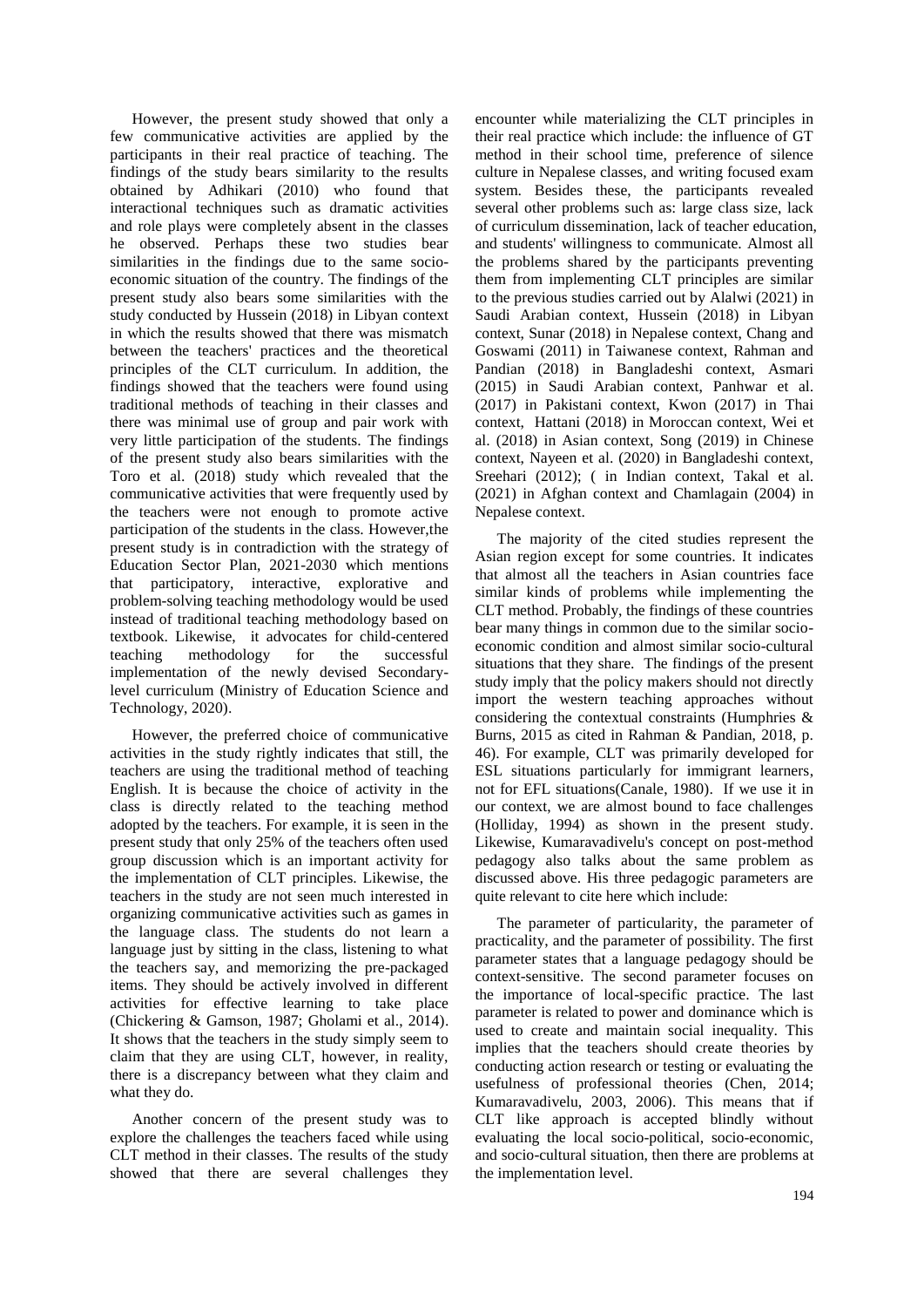Thus, the present study indicates that the teachers are almost sure to face several challenges while implementing CLT principles in their classrooms. The problems faced by the teachers may be different from one situation to the next. Therefore, it seems to be a wise idea to examine the context before the adoption of CLT and accordingly devise context-specific coping strategies.

#### **6. Conclusion**

The present study looks at the perceptions of Secondary- level English teachers towards the Communicative language teaching method and the activities they use for the implementation of it. It also attempted to find out the challenges they face while materializing CLT principles in classroom practice. Based on the results obtained from the data set, three conclusions can be drawn. First, the study revealed positive perceptions of teachers towards the Communicative language teaching method. They perceived it to be a useful method for teaching the English language to the learners, though they are not fully confident in using it in their classes This is so because the process of globalization has made CLT a widespread entity to be used and discussed among the language teachers around the globe. Second, the findings of the study showed that the teachers used several activities to implement the CLT method in the class. However, the activities they used in the class were not much involved interactive activities which are essential for the implementation of the communicative language teaching method. Third, the study revealed that the participants encountered several challenges while implementing the CLT method which is similar to the challenges faced by the teachers in other Asian countries such as Bangladesh, Saudi Arabia, India, and Taiwan.

The study suggests that there should be more interactive types of activities in the class for the real implementation of the Communicative language teaching method even though there are several practical and contextual challenges while implementing it. The study has several limitations that should be noted before generalizing it to any other situations. The findings of the study are limited to four English teachers teaching in public secondary schools of Kanchanpur district of Nepal which lags in terms of development. The researcher only used a close-ended questionnaire and an interview protocol for the collection of data. There could have been different results if the researcher had also used classroom observation to triangulate the data. However, the present study could be useful for the teachers who are adopting CLT for teaching English in schools. They can get insights into the problems while implementing CLT principles. Similarly, the study could be equally useful for the researchers who are interested in English language teaching methods. For future research in this area, the researcher

suggests a replication study involving several participants from various parts of the country which might be worth conducting for more trustworthy results.

# **7. Acknowledgment**

I would like to thank the anonymous reviewers for their constructive feedback to improve this article. I have no conflict of interest.

#### **References**

- Abahussain, M. O. (2016). *Implementing communicative language teaching method in Saudi Arabia: challenges faced by formative year teachers in state schools*. [Doctoral thesis, University of Stirling]. STORRE: Stirling Online Research Repository. https://dspace.stir.ac.uk/handle/1893/24166#.Ya G7zKJBzIU
- Abate, E. B. (2014). Prospects and challenges of Communicative Approach in EFL context. *Research on Humanities and Social Sciences*, *4*(25), 128-136.
- Adhikari, B. R. (2010). Teaching speaking in the Nepalese context: Problems and ways of overcoming them. *Journal of NELTA*, *15*(1-2), 1-9. [https://doi.org/https://doi.org/10.3126/nelta.v15i](https://doi.org/https:/doi.org/10.3126/nelta.v15i1-2.4602) [1-2.4602](https://doi.org/https:/doi.org/10.3126/nelta.v15i1-2.4602)
- Alalwi, F. S. (2021). EFL teachers-related challenges when using communicative language teaching. *Applied Linguistics Research Journal*, *5*(5), 1-5. <https://doi.org/10.14744/alrj.2021.08379>
- Appadurai, A. (2006). Disjuncture and difference in the global cultural economy. In M. G. Durham & D. M. Kellner (Eds.), *Media and cultural studies: Key works* (pp. 584-603). Blackwell Publishing Ltd.
- Asmari, A. A. A. (2015). Communicative language teaching in EFL university context: Challenges for teachers. *Journal of Language Teaching Research*, *6*(5), 976-984. http://dx.doi.org/10.17507/jltr.0605.09
- Bhandari, B. L. (2020). Methods and techniques used by English teacher educators in Nepal. *Journal La Edusci*, *1*(4), 9-15. [https://doi.org/10.37899/journallaedusci.v1i4.21](https://doi.org/10.37899/journallaedusci.v1i4.211) [1](https://doi.org/10.37899/journallaedusci.v1i4.211)
- Canale, M. (1980). Theoretical bases of communicative approaches to second language teaching and testing. *Applied Linguistics*, *1*(1), 1-47.
- Chamlagain, B. (2004). *Problems in applying communicative approach in secondary level*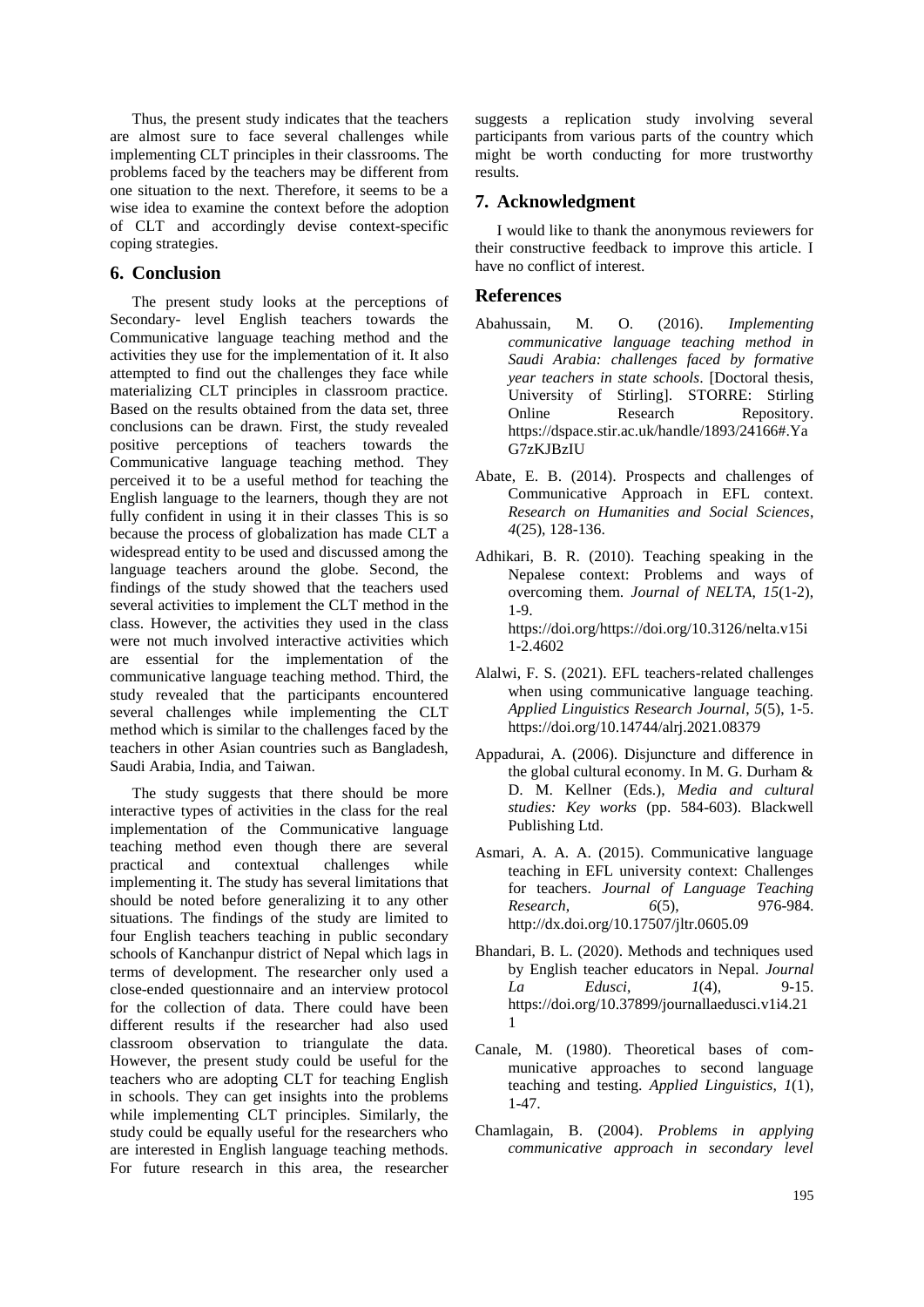[Unpublished M. Ed Thesis]. Tribhuvan University Kathmandu.

- Chang, M., & Goswami, J. S. (2011). Factors affecting the implementation of Communicative language teaching in Taiwanese college English classes. *English Language Teaching*, *4*(2), 3-12. <https://doi.org/10.5539/elt.v4n2p3>
- Chen, M. (2014). Postmethod pedagogy and its influence on EFL teaching strategies. *English Language Teaching*, *7*(5), 17-24. <https://doi.org/10.5539/elt.v7n5p17>
- Chickering, A. W., & Gamson, Z. F. (1987). Seven principles for good practice in undergraduate education. *AAHE Bulletin*, *39(3)*, 3-7. <https://files.eric.ed.gov/fulltext/ED282491.pdf>
- Courtney, D. (2020). Activities to activate and maintain a communicative classroom. *English Teaching Forum, 58(1), 10-21*
- Curriculum Development Centre. (2007). *National curriculum framework for school education in Nepal*. Bhaktapur
- Curriculum Development Centre. (2019). *National Curriculum Framework*. Bhaktpur,
- Dewi, R. S., Kultsum, U., & Armadi, A. (2017). Using communicative games in improving students' speaking skills. *English Language Teaching*, *10*(1), 63-71. <https://doi.org/10.5539/elt.v10n1p63>
- Gholami, V., Moghaddam, M. M., & Attaran, A. (2014). Towards an interactive EFL class: Using active learning strategies. *Research on Humanities and Social Sciences*, *4*(19), 190-194.
- Hattani, H. A. (2018). Communicative Language Teaching in the Moroccan EFL classroom. *Journal of English Language Teaching and Linguistics*, *3*(2), 87-98. https://dx.doi.org/10.21462/jeltl.v3i2.108
- Holliday, A. (1994). The house of TESEP and the communicative approach: the special needs of state English language education. *ELT Journal*, *48*(1), 3-11.
- Hussein, S. (2018). *Factors affecting the implementation of Communicative Language Teaching in Libyan secondary schools* (Publication Number UMI No.11017840) [Doctoral dissertation, Sheffield Hallam University]. Dissertations and Theses. https://shura.shu.ac.uk/23409/1/Hussein\_2018\_P hD\_FactorsAffectingThe.pdf
- Jora, M. B. (2019). ELT in Nepal: Exploring the paradigm shift. *International Journal of Scientific and Research Publications*, *9*(1), 784- 788.

[https://doi.org/http://dx.doi.org/10.29322/IJSRP.](https://doi.org/http:/dx.doi.org/10.29322/IJSRP.9.01.2019.p8597) [9.01.2019.p8597](https://doi.org/http:/dx.doi.org/10.29322/IJSRP.9.01.2019.p8597)

- Karki, M. (2014). Classroom implementation practices of the Secondary Level English curriculum: A case of Nepal. *Journal of NELTA*, *19*(1-2), 88-98.
- Koirala, D. (2013). *Attitudes of teachers towards communicative approach* [Unpublished M. Ed. thesis, Kirtipur, Tribuvan University.
- Kumaravadivelu, B. (2003). *Beyond methods: Macrostrategies for language teaching*. Yale University Press.
- Kumaravadivelu, B. (2006). *Understanding language teaching: From method to postmethod*. Lawrence Erlbaum Associate.
- Kwon, Y. (2017). A study of Thai teachers' perceptions toward the implementation of Communicative Language Teaching of English. *HRD Journal*, *8*(1), 114-125.
- Larsen-Freeman, D. (2000). *Techniques and Principles in Language Teaching* (2nd ed.). Oxford University Press.
- Mason, A., & Payant, C. (2018). Experienced teachers' beliefs and practices toward communicative approaches in teaching English as a foreign language in rural Ukraine. *Tesol Journal, 10(1), 1- 15*[https://doi.org/https://doi.org/10.1002/tesj.377](https://doi.org/https:/doi.org/10.1002/tesj.377)
- Miles, M. B., Huberman, A. M., & Saldana, J. (2014). *Qualitative data analysis: A methods sourcebook* (3rd ed.). SAGE Publications, Inc.
- Ministry of Education. (2016). *School sector development plan 2016/17-2022/23*. Kathmandu, https://moe.gov.np/article/1386/school-sectordevelopment-plan-201617-202223-english.html
- Ministry of Education Science and Technology. (2020). *Nepal Education Sector Plan 2021-2030*. Kathmandu, https://moe.gov.np/article/1450/educationsector-plan-20212030.html
- Nayeen, C. M. J., Islam, K. M. A., Chowdhury, F. N., & Zayed, N. M. (2020). Testing Communicative Language Teaching(CLT) through English For Today(EFT) in Bangladesh: Challenges faced by tertiary students initially. *American International Journal of Education and Linguistics Research*, *3*(2), 19-27. http://dx.doi.org/10.46545/aijelr.v3i2.196
- Noori, A. (2018). Communicative Language Teaching (Clt) In Efl Context: Exploring Afghan Efl lecturers' perceived challenges in implementing Clt. *International Journal of Research*, *5*(16), 1049-1063.